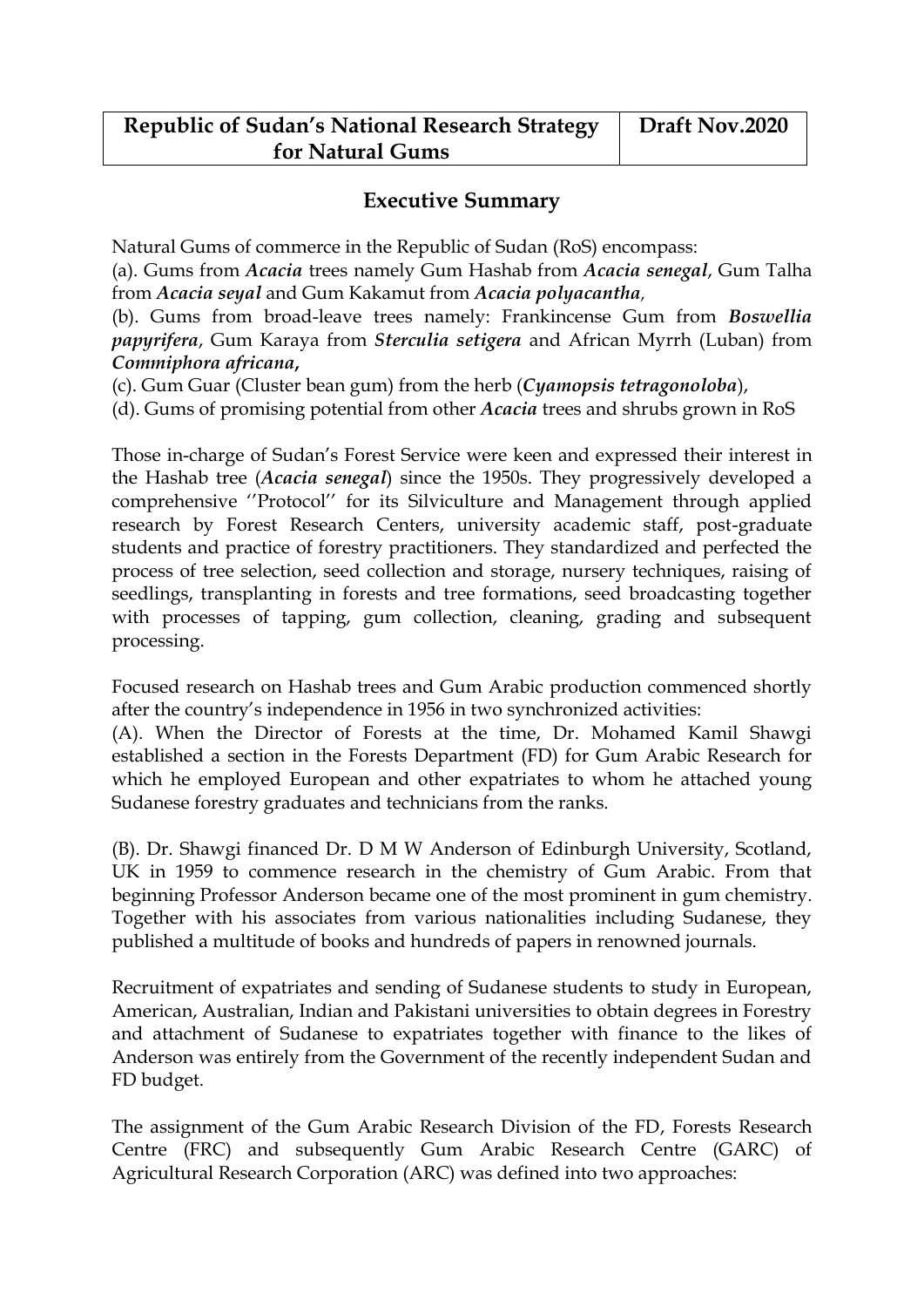(a). Research in chemistry of Gum Arabic with the objective of identifying new usages to increase demand.

(b). Research in all aspects of Gum Arabic production in the field to be conducted by GARC.

The GARC commenced in the context of assigned tasks to conduct detailed surveys in the Gum Belt (GB) across the country during the first period 1958-1961. Besides enumerating problems that face gum producers, GARC started to conduct experiments in means of propagating Hashab tree. Numerous specimens of Gum Arabic were collected and dispatched to Edenborough University for research on characteristics by Dr. Anderson.

Conducted experiments included various aspects of propagation such as natural regeneration, nursery practices and general silviculture together with the impact of biological and natural agencies on growth and development of the tree. A substantial portion of this research was done under supervision of Dr. Mohamed Obeid Mubarak of the Botany Department, Faculty of Science, UoK, back in 1969.

Research and studies subsequently followed through funding from the Government of the Sudan (GoS), development partners, United Nations agencies and global and local Non-governmental Organizations (NGOs).

The bulk of ensuing studies were for obtaining post-graduate certificates; Masters or Ph.Ds., mostly in the UoK and recently established universities and a limited number in foreign universities such as the University of Helsinki in Finland; Universities of Wales and Edenborough in UK, and Dresden in Germany, while some were in the context of implementation of donor - assisted developmental projects.

#### **Stock-taking of Research Accomplishments:**

To date (2019), research in RoS on trees, shrubs and herbs producing natural gums of commerce comprehended:

#### **Hashab (***Acacia senegal***):**

Research focused mostly on aspects of (i). Silviculture, (ii). Tree improvement including tissue culture, Anatomy and Physiology, (iii) Production and Productivity, (iv). Collection and Post-harvest activities, (v). Hashab tree in Agro-silvo-pastoral Systems, (vi). Socio-economic aspects, (vii). The role of forest trees in general, especially gum-producers and more specifically Hashab trees in Sustainable Rural Development, (viii). Trade, Marketing and Export of Gum Arabic, (ix). Chemistry and Applications of Gum Arabic, (x). Industrial Applications of Gum Arabic, (xi). Nutritional, Medicinal and Pharmaceutical Applications of Gum Arabic and (xii). Constraints of Gum Arabic Production in RoS.

The cumulative knowledge generated on tree selection, seed handling, nursery techniques, transplanting, silvicultural treatment, tapping, gum collection,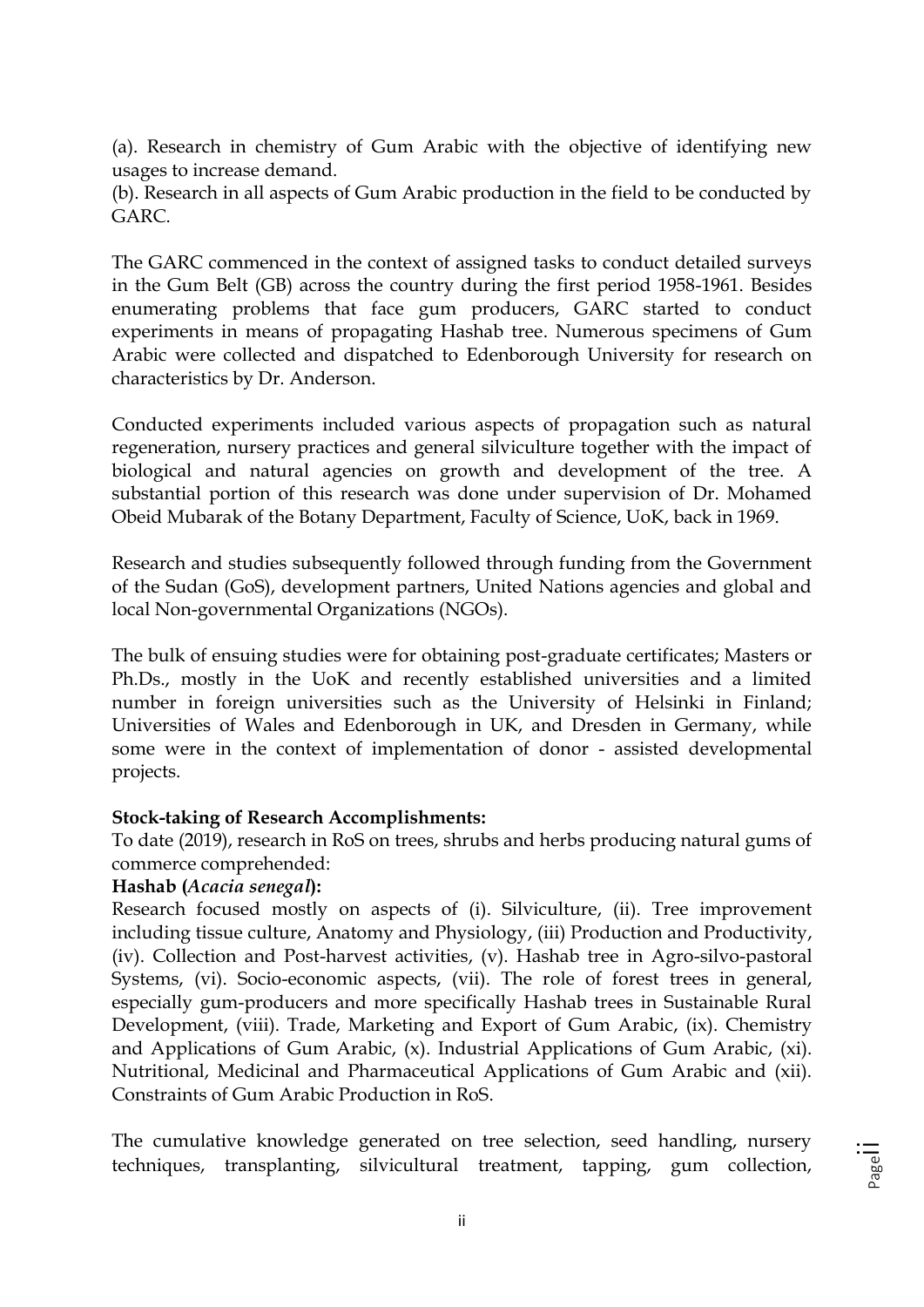processing and trading together with accumulated traditional knowledge and norms on the subject matter, formed the building blocks of what came to be referred to as ''Agro-Sylvo-Pastoral-System'' and'' Gum Arabic Production Protocol''

It can be concluded that through initiatives and interventions that spawned a 'sovereign' relationship for RoS with Hashab tree, a full-fledged silviculture, management and production, trade and applications 'protocol' has been established for *A. senegal* in RoS.

### **Talh (***Acacia seyal***):**

The first scientific study on *A. seyal* was for an award of M. Sc. by Babiker Fadl Alla Mohamed in the Faculty of Science, UoK in 1963. That was followed by many others on such aspects as morphology, impact of *Bruchid* seed borers on seed germination and wood quality, seedling raising and transplanting, regeneration in clay plains of Sudan, tapping and gum production and characteristics of charcoal from Talh. Many academic based publications focused on various chemical characterization, functional properties, and fractionation of Talha gum.

All in all, and despite all the benefits and services rendered by the Talh tree to Sudanese environment and economy, the tree has not been accorded its due consideration in research or field practices in the country. A start has been made towards formulating silviculture, management, production, trade and applications 'protocol' for *A. seyal* in RoS.

#### **Kakamut (***Acacia polyacantha***)** subsp. *campylcantha***:**

Only a limited number of studies have been conducted on Kakamut encompassing such aspects as impact of tapping tools and implements on gum production, toxicity and urinary and action on blood sugar and body weight of diabetic laboratory rats. Preliminary trials were also related to its application in confectionary products. Thus,

work on formulating a silviculture, management production, trade and applications 'protocol' for *A. polyacantha* has not been started in RoS.

#### **Frankincense Gum (***Boswellia papyrifera***):**

Those in-charge of Sudan's Forest Service were keen and expressed their interest in the silviculture and management of the Tarag Targ tree (*Boswellia papyrifera*) since the 1950s. Through applied research by FRC, staff and post graduate students in Sudanese and other universities and practice by forest practitioners, vegetative propagation of the tree through stumps was perfected. As a result, two stands were established in Garri Reserved Forest in Blue Nile State.

Some tapping trails were conducted without conclusive results. In the aftermath of events in Somalia and the Horn of Africa towards the 1980s, some Ethiopian/Somali groups came to Sudan and coached people in Blue Nile and Kas area in Darfur on tapping, harvesting and post-harvest operations of Frankincense Gum.

**Gum Karaya (***Sterculia setigera***):**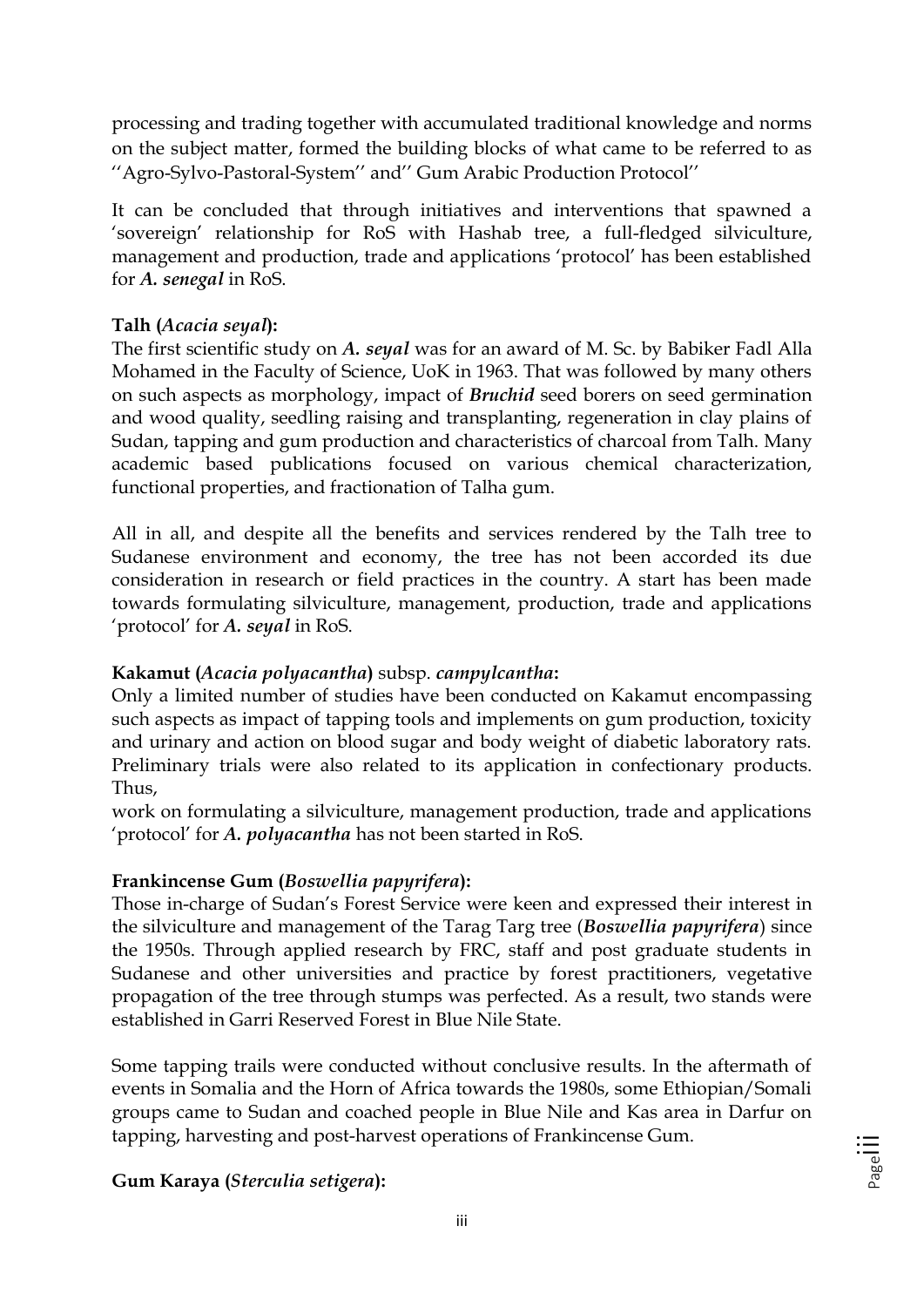During the mid-1990s, the Sudanese forests authorities expressed keenness and interest in the production of Tartar Gum. Through support from the Gum Arabic Company of Sudan and the French Company Iranex some tapping trials were conducted in Blue Nile State and South Kordofan with no conclusive results. A few studies on propagation were recently conducted by researchers in GARC together with others in the context of M. Sc. degrees in Kordofan University.

The situation as it stands in this respect, is that there is not even a start towards a 'protocol' for silviculture or management of the tree in RoS. To date, three technologies on propagation, tree management and tapping were released by ARC.

#### **African Myrrh (Gum Luban)** from **(***Commiphora africana***):**

To date no formal structured research has been conducted or reported on silviculture, management or even propagation of *Commiphora africana* in RoS.

#### **Guar -**Cluster bean gum- (*Cyamopsis tetragonoloba*):

A plethora of studies have been conducted on Guar gum in Sudanese universities and research centers commencing in the 1995s. Perhaps the most salient, relevant and conclusive ones include those on breeding, field operations, harvesting, characterization and applications.

#### **Outlook = Strategy**:

Identified research gaps deemed to require special focus in RoS National Research Strategy for Natural Gums (NRSNGs) and envisaged Sudanese agencies to undertake such research are portrayed in table (A).

| undertake such research |                                                                  |                        |
|-------------------------|------------------------------------------------------------------|------------------------|
| Tree species            | <b>Research/Practice</b>                                         | <b>Assigned Agency</b> |
|                         | A. Resource Base                                                 |                        |
| A. senegal              | Basic research in aspects of Biochemistry, Sudanese Universities |                        |
|                         | Gummosis and Nanotechnology                                      |                        |
| A. senegal              | • Water harvesting to improve tree $ +$                          | Arabic<br>Gum          |
|                         | establishment on hard-textures Research Centre of                |                        |
|                         | soils.                                                           | Agricultural Research  |
|                         | • Continuation<br>of research<br>on                              | Corporation,           |
|                         | efficiency of nodulation and $N-$ + Other authorized             |                        |
|                         | fixation of gum producing <i>Acacias</i> .   Research Centers    |                        |
|                         |                                                                  |                        |

# **Table (A): Research gaps requiring special focus in RoS National Research Strategy for Natural Gums (NRSNGs) and envisaged Sudanese agencies to**

|            | <u>Uditativsis and I vanoteenhology</u>                     |                       |
|------------|-------------------------------------------------------------|-----------------------|
| A. senegal | • Water harvesting to improve tree $  + \rangle$ Gum Arabic |                       |
|            | establishment on hard-textures Research Centre              | of                    |
|            | soils.                                                      | Agricultural Research |
|            | • Continuation of research on                               | Corporation,          |
|            | efficiency of nodulation and $N-$ + Other authorized        |                       |
|            | fixation of gum producing Acacias.   Research Centers       |                       |
|            | • Continuation of research on                               |                       |
|            | Agroforestry (AF) options for gum                           |                       |
|            | producers' in different production                          |                       |
|            | domains.                                                    |                       |
|            | Research to complete genetic                                |                       |
|            | resources' map.                                             |                       |
|            | Continue in-situ conservation<br>٠                          |                       |
|            | research.                                                   |                       |
|            |                                                             |                       |

Page<sup>I</sup>V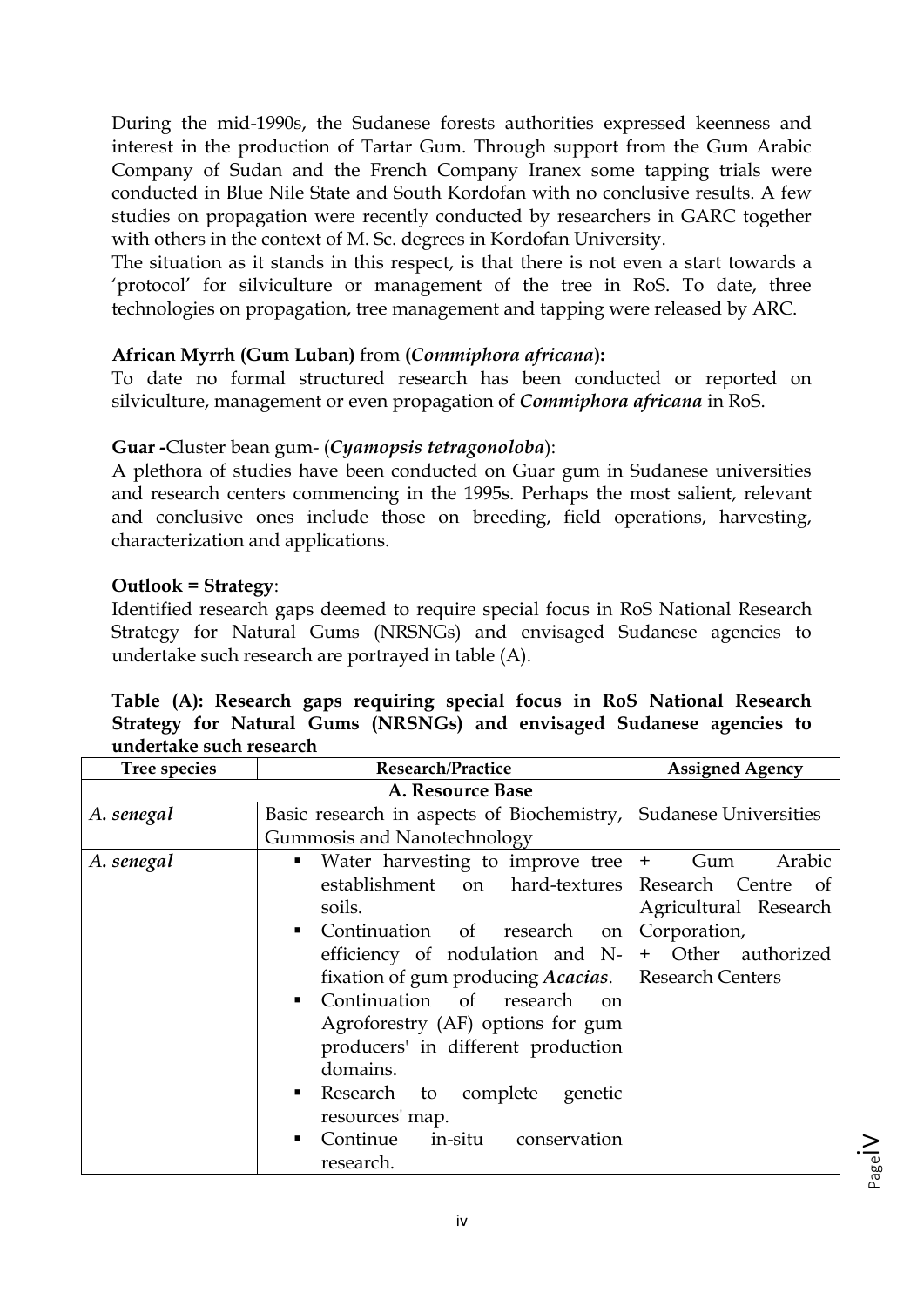|                                                                                                                                             | Verification and adoption research<br>п<br>producers'<br>improve<br>tree-<br>to                                                                                                      |                                                                                                                                                                                   |
|---------------------------------------------------------------------------------------------------------------------------------------------|--------------------------------------------------------------------------------------------------------------------------------------------------------------------------------------|-----------------------------------------------------------------------------------------------------------------------------------------------------------------------------------|
|                                                                                                                                             | management skills.<br>Gum quality in relation to soil type.                                                                                                                          |                                                                                                                                                                                   |
| A. senegal                                                                                                                                  | Practice of<br>Silviculture<br>Field<br>and                                                                                                                                          | National<br>Forests                                                                                                                                                               |
|                                                                                                                                             | Management of the Hashab tree A. senegal.                                                                                                                                            | Corporation.                                                                                                                                                                      |
|                                                                                                                                             |                                                                                                                                                                                      |                                                                                                                                                                                   |
| A. seyal                                                                                                                                    | Silviculture & Management of the Talh tree                                                                                                                                           | Arabic<br>Gum<br>$+$<br>Research Centre<br>of<br>Agricultural Research<br>Corporation,<br>Other<br>authorized<br><b>Research Centers</b>                                          |
| A. seyal                                                                                                                                    | Silviculture<br>Practice<br>Field<br>of<br>and<br>Management of the Talh tree A. seyal.                                                                                              | National<br>Forests<br>$+$<br>Corporation at Federal<br>and State levels,<br>Private<br>Sector<br>$\pm$<br>Enterprises,<br>Civil<br>Society<br>$\pm$<br>Organizations.            |
| A. seyal                                                                                                                                    | Protocol of production,<br>Entire<br>trade,<br>marketing & application of Gum Talha.                                                                                                 | Relevant<br>Line<br>Ministries<br>of<br>Agriculture & Forests,<br>Trade & Industry.                                                                                               |
|                                                                                                                                             |                                                                                                                                                                                      |                                                                                                                                                                                   |
| Acacia<br>Other<br>producing<br><b>Trees</b><br><b>of</b><br>gums<br>commercial<br>potential<br>namely<br>Kakamut<br>(Acacia<br>polyacantha | Silviculture<br>&<br>Management<br><b>Trees</b><br>of<br>producing Gums of commercial potential<br>such as A. campylacantha and A. laeta.                                            | Arabic<br>Gum<br>$+$<br>Research<br>Centre<br>of<br>Agricultural Research<br>Corporation,<br>Other authorized<br>┿<br>Research Centers.                                           |
| subsp.<br>campylacantha)<br>and Shubahi (A.                                                                                                 | Basic research in aspects of Biochemistry,<br>Gummosis and Nanotechnology.                                                                                                           | Sudanese Universities                                                                                                                                                             |
| laeta)                                                                                                                                      | Silviculture<br>Field<br>Practice<br>of<br>and<br>Management of other Acacia Trees and<br>Shrubs producing Gums of commercial<br>potential such as A. campylacantha and A.<br>laeta. | National<br>Forests<br>$+$<br>Corporation at Federal<br>and State levels,<br>Private<br>$\boldsymbol{+}$<br>Sector<br>Enterprises,<br>Civil<br>$\pm$<br>Society<br>Organizations. |
|                                                                                                                                             | Protocol of production, trade,<br>Entire<br>marketing, and application of Gums of<br>commercial potential from Trees, Shrubs<br>and herbs grown in RoS.                              | Relevant<br>Line<br>Ministries<br><sub>of</sub><br>Agriculture & Forests,<br>Trade & Industry                                                                                     |

Page  $\,>$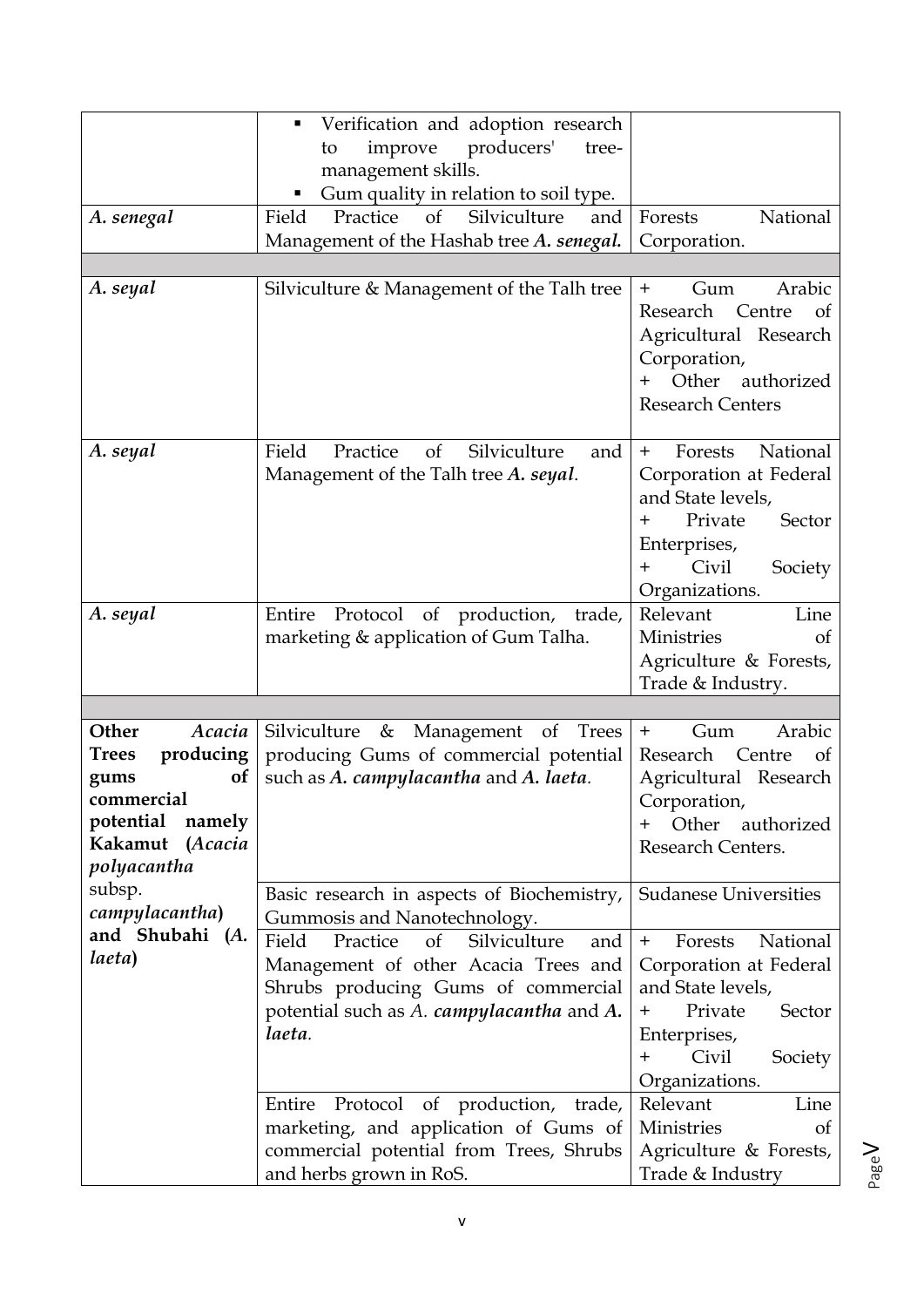| producing<br>Trees<br>such<br><b>Resins</b><br>as<br>Frankincense<br>or/<br>Rutrut (Boswellia<br>papyrifera), Tartar<br>(Sterculia setigera)<br>and Africa myrrh<br>(Luban) | Silviculture and Management of trees<br>producing<br>Resins such as Boswellia<br>papyrifera,<br><i><b>Sterculia</b></i><br>setigera<br>and<br>Commiphora africana,<br>Silviculture<br>Field<br>Practice<br>of<br>and  | Arabic<br>$+$<br>Gum<br>Research Centre<br>of<br>Agricultural Research<br>Corporation,<br>Other<br>authorized<br>$+$<br>Research Centers.<br>National<br>Forests<br>$+$                               |
|-----------------------------------------------------------------------------------------------------------------------------------------------------------------------------|-----------------------------------------------------------------------------------------------------------------------------------------------------------------------------------------------------------------------|-------------------------------------------------------------------------------------------------------------------------------------------------------------------------------------------------------|
| (Commiphora<br>africana)                                                                                                                                                    | Management of Trees producing Resins<br>such as Boswellia papyrifera, Sterculia<br>setigera and Commiphora africana.                                                                                                  | Corporation at Federal<br>and State levels,<br>Sector<br>Private<br>$\pm$<br>Enterprises,<br>Civil<br>Society<br>$\pm$<br>Organizations.                                                              |
|                                                                                                                                                                             | Entire<br>Protocol of production, trade,<br>marketing, and application of Gums other<br>Arabic<br>and<br>than<br>Gum<br>Resins<br><sub>of</sub><br>commercial potential from Trees, Shrubs<br>and herbs grown in RoS. | Relevant<br>Line<br>Ministries<br>of<br>Agriculture & Forests,<br>Trade & Industry                                                                                                                    |
|                                                                                                                                                                             | Basic research in aspects of Biochemistry,<br>Gummosis and Nanotechnology                                                                                                                                             | <b>Sudanese Universities</b>                                                                                                                                                                          |
|                                                                                                                                                                             |                                                                                                                                                                                                                       |                                                                                                                                                                                                       |
| Control<br><sub>of</sub><br>organisms<br>impacting<br>the                                                                                                                   | Basic and applied research on Biology of<br>Biotic Agents and aspects of A-biotic<br>Agents                                                                                                                           | <b>Sudanese Universities</b>                                                                                                                                                                          |
|                                                                                                                                                                             |                                                                                                                                                                                                                       |                                                                                                                                                                                                       |
| production<br><b>of</b><br><b>Gums and Resins</b>                                                                                                                           | Applied research and field practice of<br>Biotic Agents and aspects of A-biotic<br>Agents                                                                                                                             | National<br>Forests<br>$+$<br>Corporation at Federal<br>and State levels,<br>Private<br>Sector<br>$\pm$<br>Enterprises,<br>Civil<br>$\pm$<br>Society<br>Organizations.                                |
|                                                                                                                                                                             |                                                                                                                                                                                                                       |                                                                                                                                                                                                       |
| Inventory<br><b>of</b><br><b>Forests and Trees</b><br>producing<br>Gums<br>& Resins                                                                                         | Applied research and field practice of<br>Forest and Tree Inventory and mapping                                                                                                                                       | +Sudanese<br>Universities<br>Forests<br>National<br>$\pm$<br>Corporation at Federal<br>and State levels,<br>Private<br>Sector<br>$\pm$<br>Enterprises,<br>Civil<br>Society<br>$\pm$<br>Organizations. |
| Genotyping<br>and                                                                                                                                                           | $\checkmark$ Gene mapping of all species and                                                                                                                                                                          | +Sudanese                                                                                                                                                                                             |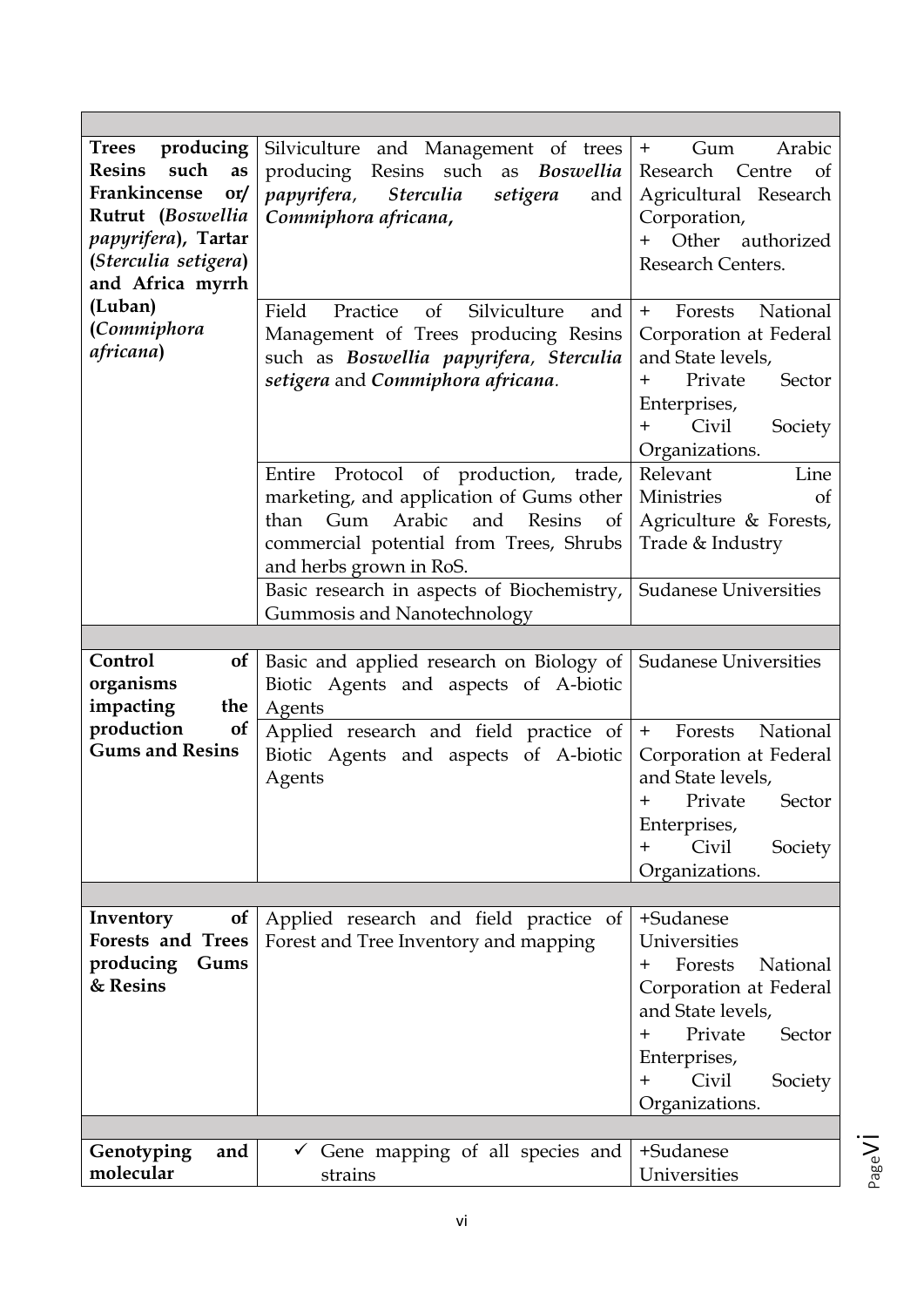| characterization of<br>all-Natural Gums<br>producing<br><b>Trees</b><br>and Shrubs<br>Socio-economic,<br>value-chain, trade<br>export<br>and<br><sub>of</sub><br><b>Gums and Resins</b> | $\checkmark$ Gene bank of all germplasm of<br>from all provenances<br>Applied research and field practice of<br>value-chain analyses, trade and export of<br><b>Gums and Resins</b>                                                                                                                                                                                                                                                                                                                                                                                                                                                                                                                                                                                                                                                                                                                                                                                                                                                                                                                                                                                              | National<br>Forests<br>$+$<br>Corporation at Federal<br>and State levels,<br>Private<br>Sector<br>$\pm$<br>Enterprises,<br>Civil<br>Society<br>$+$<br>Organizations.<br>+Sudanese<br>Universities<br>+Relevant<br>Line<br>Ministries<br>of<br>Agriculture & Forests,<br>Trade & Industry,<br>+Other<br>authorized<br><b>Research Centers</b> |
|-----------------------------------------------------------------------------------------------------------------------------------------------------------------------------------------|----------------------------------------------------------------------------------------------------------------------------------------------------------------------------------------------------------------------------------------------------------------------------------------------------------------------------------------------------------------------------------------------------------------------------------------------------------------------------------------------------------------------------------------------------------------------------------------------------------------------------------------------------------------------------------------------------------------------------------------------------------------------------------------------------------------------------------------------------------------------------------------------------------------------------------------------------------------------------------------------------------------------------------------------------------------------------------------------------------------------------------------------------------------------------------|----------------------------------------------------------------------------------------------------------------------------------------------------------------------------------------------------------------------------------------------------------------------------------------------------------------------------------------------|
|                                                                                                                                                                                         |                                                                                                                                                                                                                                                                                                                                                                                                                                                                                                                                                                                                                                                                                                                                                                                                                                                                                                                                                                                                                                                                                                                                                                                  |                                                                                                                                                                                                                                                                                                                                              |
|                                                                                                                                                                                         | <b>B.</b> Applications                                                                                                                                                                                                                                                                                                                                                                                                                                                                                                                                                                                                                                                                                                                                                                                                                                                                                                                                                                                                                                                                                                                                                           |                                                                                                                                                                                                                                                                                                                                              |
| Chemistry<br><b>of</b>                                                                                                                                                                  | Molecular,<br>Chemical, and<br>physico-                                                                                                                                                                                                                                                                                                                                                                                                                                                                                                                                                                                                                                                                                                                                                                                                                                                                                                                                                                                                                                                                                                                                          | <b>Sudanese Universities</b>                                                                                                                                                                                                                                                                                                                 |
| Gums                                                                                                                                                                                    | chemical characterization of natural gums<br>from trees, shrubs or herbs currently<br>producing natural gums of commercial<br>importance or have the potential to do so,<br>not hitherto characterized, namely:<br>Acacias:<br>Gums from<br>(1). Acacia sieberana (KuK), (2). A. raddiana,<br>(3) A. abyssinica, (4). A. elatior, (5). A.<br>reficiens, (6). A. etbaica (Arad), (7). A. nubica<br>(Laot), (8). A. tortilis (Sammar, Seyal), (9).<br>A. drepanolobium (Soffar Aswad), (10). A.<br>gerrardii (Salgam), (11). A. paolii, (12). A.<br>macrothyrsa, (13). A. fistula (Suffar), (14). A.<br>hockii, (15). A. ehrenbergiana (Sallam), (16).<br>A. nilotica (Sunt, Garad), (17). A. kirkii, (18).<br>A. dolichocephala, (19). A. horrida, (20). A.<br>mellifera (Kitir), (21). A. laeta (Shubahi),<br>(22). A. heterophylla, (23). A. polyacantha<br>(Kakamut); (24). A. macrostachya, (25). A.<br>persiciflora, (26). A. asak (Assag, Hag), (27).<br>A. ataxacantha, (28). A. brevispica, (29). A.<br>schweinfurthii, (30). A. pentagona, (31). A.<br>albida = Faiherbia albida (Haraz).<br><b>Broad Leaves:</b><br>(1). Frankincense Gum from Boswellia<br>papyrifera, |                                                                                                                                                                                                                                                                                                                                              |

Pagevii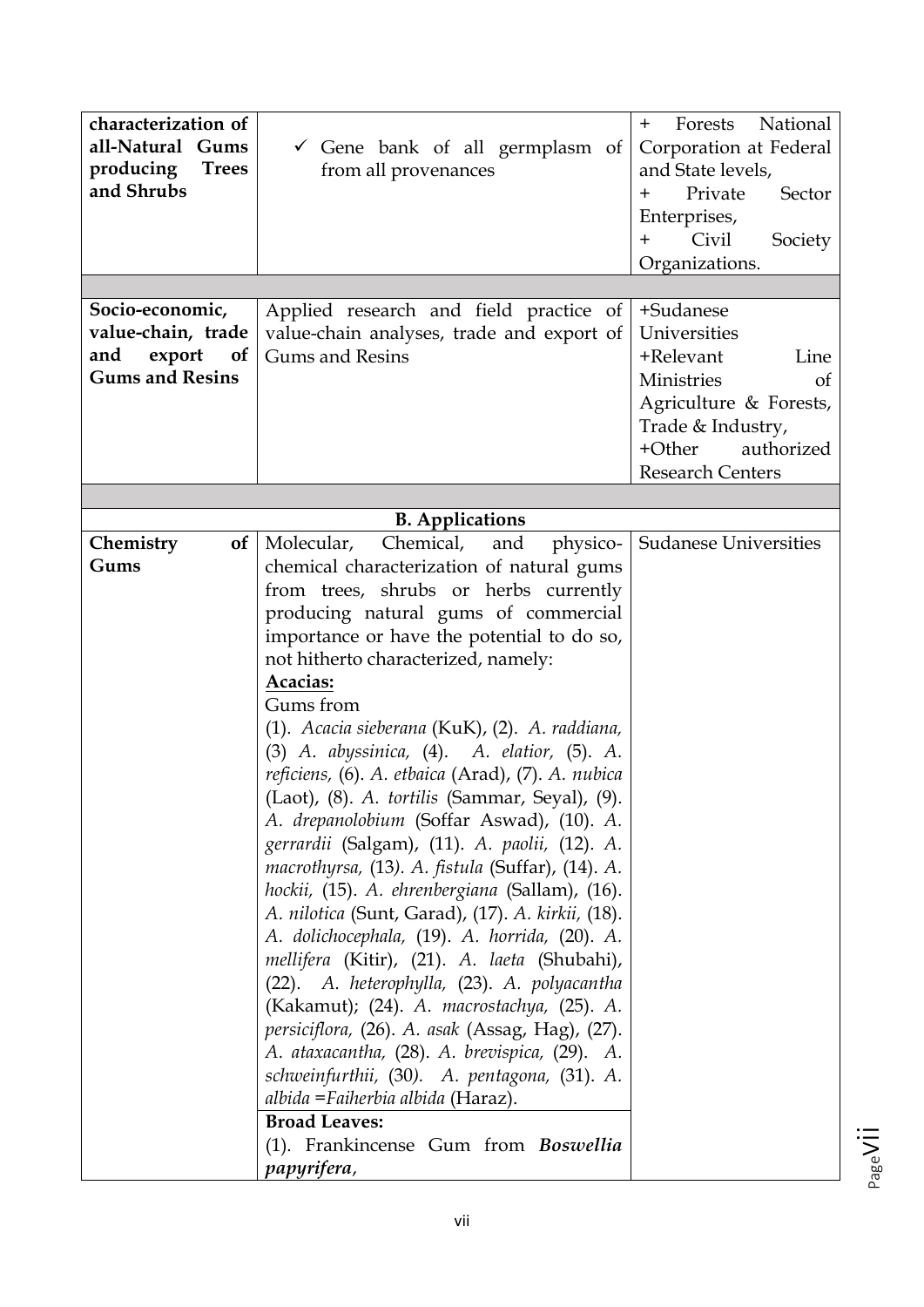|                  | (2). Gum Karaya from Sterculia setigera,,           |                         |
|------------------|-----------------------------------------------------|-------------------------|
|                  | (3). African myrrh = Gum Luban from                 |                         |
|                  | Commiphora africana,                                |                         |
|                  | (4), Other broad leaf trees and shrubs              |                         |
|                  | Herbs:                                              |                         |
|                  | (5). Gum Guar (Cluster bean gum) from               |                         |
|                  | the herb (Cyamopsis tetragonoloba).                 |                         |
|                  |                                                     |                         |
|                  |                                                     |                         |
| Industrial uses  | Physico-chemical functionalities<br>➤               | +Sudanese               |
|                  | Emulsification in different scenarios               | Universities            |
|                  | Stabilization capacities of different<br>п          | +Centre for Industrial  |
|                  | gum types                                           | Research<br>&           |
|                  | Effectiveness<br>glue<br>and<br>٠<br>in             | Consultations.          |
|                  | adhesiveness of different gum types                 |                         |
|                  | in paper and wood applications                      |                         |
|                  |                                                     |                         |
|                  | Uses in modern printing<br>and<br>п                 |                         |
|                  | lithography applications                            |                         |
|                  |                                                     |                         |
| Food & Nutrition | Microencapsulation powers of gum<br>$\checkmark$    | +Sudanese               |
|                  | molecules for precious vitamins                     | Universities            |
|                  | $\checkmark$ Microencapsulation powers of gum       | Food<br>Research<br>$+$ |
|                  | molecules for commercial flavors                    | Centre of ARC,          |
|                  | and colors                                          | + Centre for Industrial |
|                  |                                                     |                         |
|                  | $\checkmark$ Microencapsulation powers of gum       | Research<br>&           |
|                  | molecules for commercial essential                  | Consultations           |
|                  | fatty acids                                         | + Sudanese Standards    |
|                  | $\checkmark$ Potential of gum molecules in          | Metrology               |
|                  | preservation and keeping properties                 | Organization,           |
|                  | of ready to cook products and                       | Sudan<br>$+$<br>Medical |
|                  | frozen preparation (pizza and Council,              |                         |
|                  | pastries)                                           | Sudan<br>Medical<br>$+$ |
|                  | $\checkmark$ Trials on glazing properties of gum    | Specializations Board,  |
|                  | molecules<br>for<br>commercial                      | + National Medicines    |
|                  |                                                     |                         |
|                  | production of biscuits and cakes                    | and Poisons Board,      |
|                  | Applications of different mixes and<br>$\checkmark$ | + Sudan Veterinary      |
|                  | recipes of natural gum varieties on                 | Council,                |
|                  | the resultant viscosity of final                    | Animal Resources<br>$+$ |
|                  | products in industrial and food                     | Research Corporation,   |
|                  | applications                                        | Sudanese<br>$\pm$       |
|                  | $\checkmark$ Trials on gum-cereals recipes and      | Consumers Protection    |
|                  | formulations on nutritional values                  | Society.                |
|                  | Trials on gum-legumes recipes and<br>$\checkmark$   |                         |
|                  |                                                     |                         |
|                  | formulations on nutritional content                 |                         |
|                  | $\checkmark$ Uses of gum products for food fiber    |                         |
|                  | fortification                                       |                         |
|                  | $\checkmark$ Uses of gum products for ready to      |                         |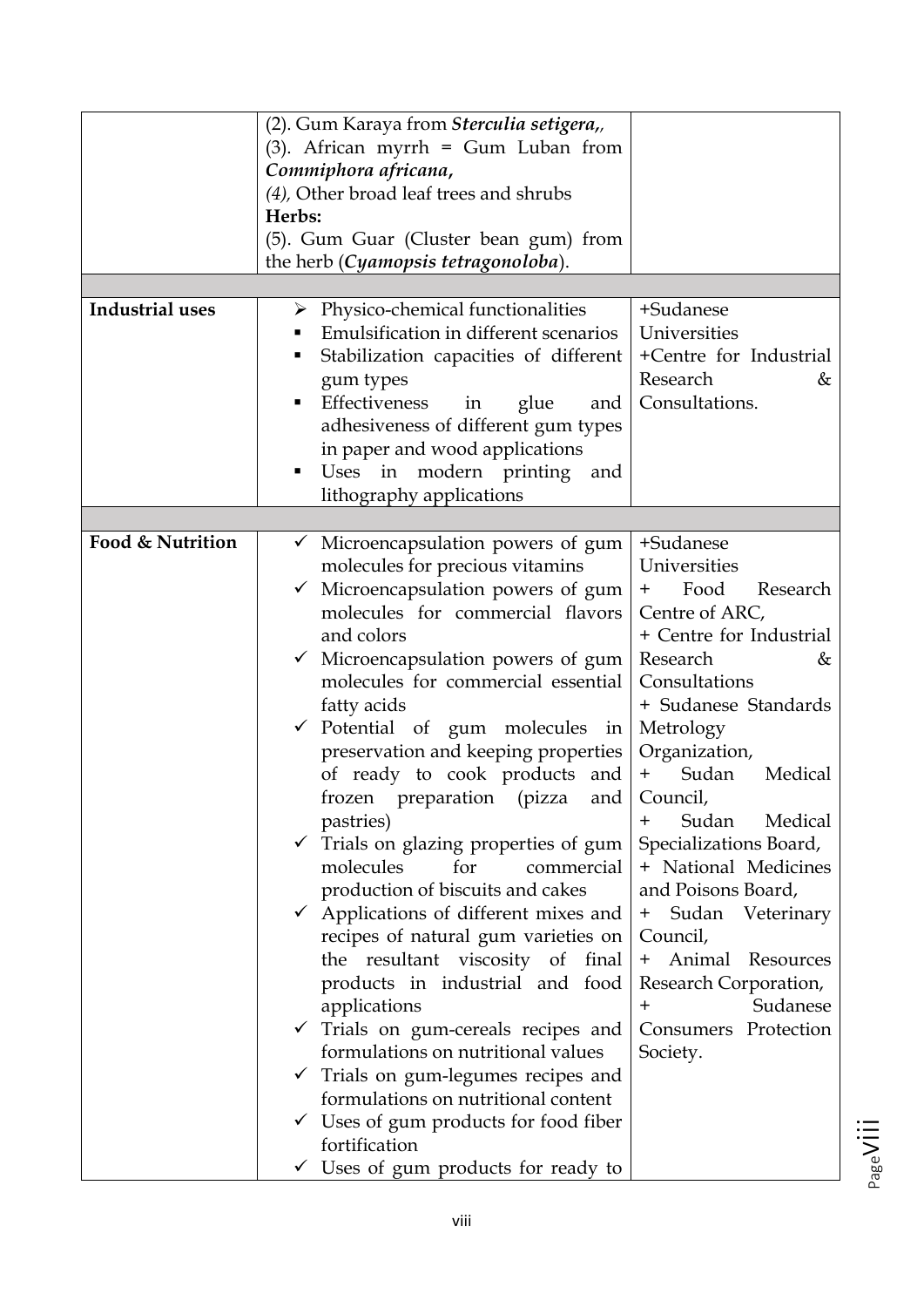|                          | use therapeutic foods "RUTFs" for                                               |                                |
|--------------------------|---------------------------------------------------------------------------------|--------------------------------|
|                          | malnutrition                                                                    |                                |
|                          |                                                                                 |                                |
| <b>Colonic digestion</b> | <i>In-vitro</i> research on Digestion of Gums in                                | +Sudanese universities         |
|                          | the colon in simulated gut                                                      | + Ministry of Health           |
|                          | <i>In-vivo</i> research on Digestion of Gums in                                 | Sudan<br>Medical<br>$+$        |
|                          | the colon of experimental animals and                                           | Council,                       |
|                          | humans                                                                          | Sudan<br>Medical<br>$+$        |
|                          | Assessing specific probiotic strains for                                        | Specializations Board,         |
|                          | their selective digestion of different natural                                  | + National Medicines           |
|                          | gum types                                                                       | and Poisons Board,             |
|                          | Physiological and biochemical profiles of                                       | Sudan Veterinary<br>$+$        |
|                          | specific beneficial metabolites and their                                       | Council,                       |
|                          | therapeutic and health potential<br>in                                          | Animal Resources<br>$^+$       |
|                          | experimental animals and humans                                                 | Research Corporation.          |
|                          | In vivo trials addressing impacts of specific                                   |                                |
|                          | gum molecules in colonic balance in                                             |                                |
|                          | favoring normal gut flora versus specific                                       |                                |
|                          | pathogenic strains                                                              |                                |
| Medicinal<br>and         | Clinical investigation of digestion products                                    | +Sudanese universities         |
| Pharmaceutical           | of specific metabolites of Gums in the                                          | + Ministry of Health           |
| uses                     | human colon                                                                     | Sudan<br>Medical<br>$\pm$      |
|                          | Impacts of various types of gum molecules                                       | Council,                       |
|                          | on specific immune markers in scenarios of                                      | Sudan<br>Medical<br>$\ddagger$ |
|                          | inflammation                                                                    | Specializations Board,         |
|                          | Impacts of various types of gum molecules                                       | + National Medicines           |
|                          | on specific immune markers in scenarios of                                      | and Poisons Board,             |
|                          | microbial infection and pathogenesis                                            | + Sudan Veterinary             |
|                          | Impacts of various types of gum molecules                                       | Council,                       |
|                          | on metabolic syndrome                                                           | Animal Resources<br>$\pm$      |
|                          | Role of various types of gum molecules on                                       | Research Corporation           |
|                          | management of cardiovascular diseases                                           |                                |
|                          | Role of various types of gum molecules on                                       |                                |
|                          | management of diabetes mellitus                                                 |                                |
|                          | Efficiency of various types of gum                                              |                                |
|                          | molecules on body weight management                                             |                                |
|                          | and obesity                                                                     |                                |
|                          | Role of various types of gum molecules on                                       |                                |
|                          | management of colorectal cancer                                                 |                                |
|                          | Application and molecular impacts<br>of                                         |                                |
|                          | various types of gum molecules<br>in                                            |                                |
|                          | different stages of renal disorders                                             |                                |
|                          | Potential applications of various gum                                           |                                |
|                          | molecules in toothpaste formulation<br>Potential applications of various<br>gum |                                |
|                          |                                                                                 |                                |

Pageix